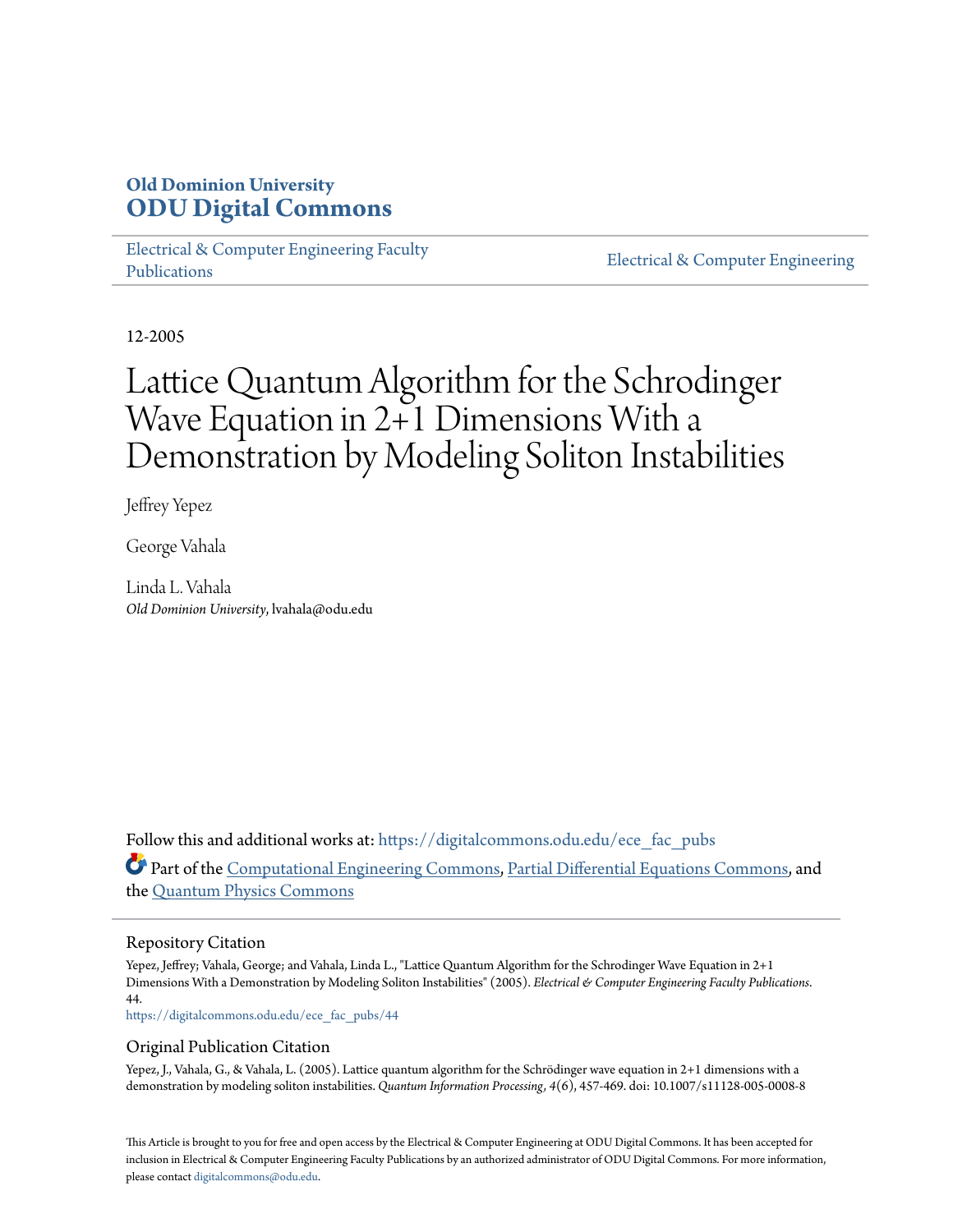# **Lattice Ouantum Algorithm for the Schrödinger Wave Equation in 2+1 Dimensions with a Demonstration by Modeling Soliton Instabilities**

# **Jeffrey Yepez,1,4 George Vahala,<sup>2</sup> and Linda Vahala<sup>3</sup>**

*Received July 8, 2005; accepted December 5, 2005; published online February 24, 2006*

*A lattice-based quantum algorithm is presented to model the non-linear Schrödinger-like equations in*  $2 + 1$  *dimensions. In this lattice-based model, using only 2 qubits per node, a sequence of unitary collide (qubit–qubit interaction) and stream (qubit translation) operators locally evolve a discrete field of probability amplitudes that in the long-wavelength limit accurately approximates a non-relativistic scalar wave function. The collision operator locally entangles pairs of qubits followed by a streaming operator that spreads the entanglement throughout the two dimensional lattice. The quantum algorithmic scheme employs a non-linear potential that is proportional to the moduli square of the wave function. The model is tested on the transverse modulation instability of a one dimensional soliton wave train, both in its linear and non-linear stages. In the integrable cases where analytical solutions are available, the numerical predictions are in excellent agreement with the theory.*

**KEY WORDS:** Non-linear Schrödinger wave equation; quantum algorithm; soliton dynamics; non-linear quantum mechanical instability; quantum computing; computational physics.

**PACS:** 03.67.Lx; 05.45.Yv; 02.60.Cb.

### **1. INTRODUCTION**

The non-linear Schrödinger (NLS) equation is one of the most basic equations of non-linear physics. Its salient feature is that it emits soliton solutions by exact integration. Hence, it plays a vital role in weakly non-linear systems

**457**

<sup>&</sup>lt;sup>1</sup> Air Force Research Laboratory, Hanscom Field, Bedford, MA 01731, USA.

<sup>2</sup> Department of Physics, William & Mary, Williamsburg, VA 23187, USA.

<sup>3</sup> College of Engineering & Technology, Old Dominion University, Norfolk, VA 23529, USA.

 $4$  To whom correspondence should be addressed. E-mail: jeffrey.yepez@hanscom.af.mil, URL:http://qubit.plh.af.mil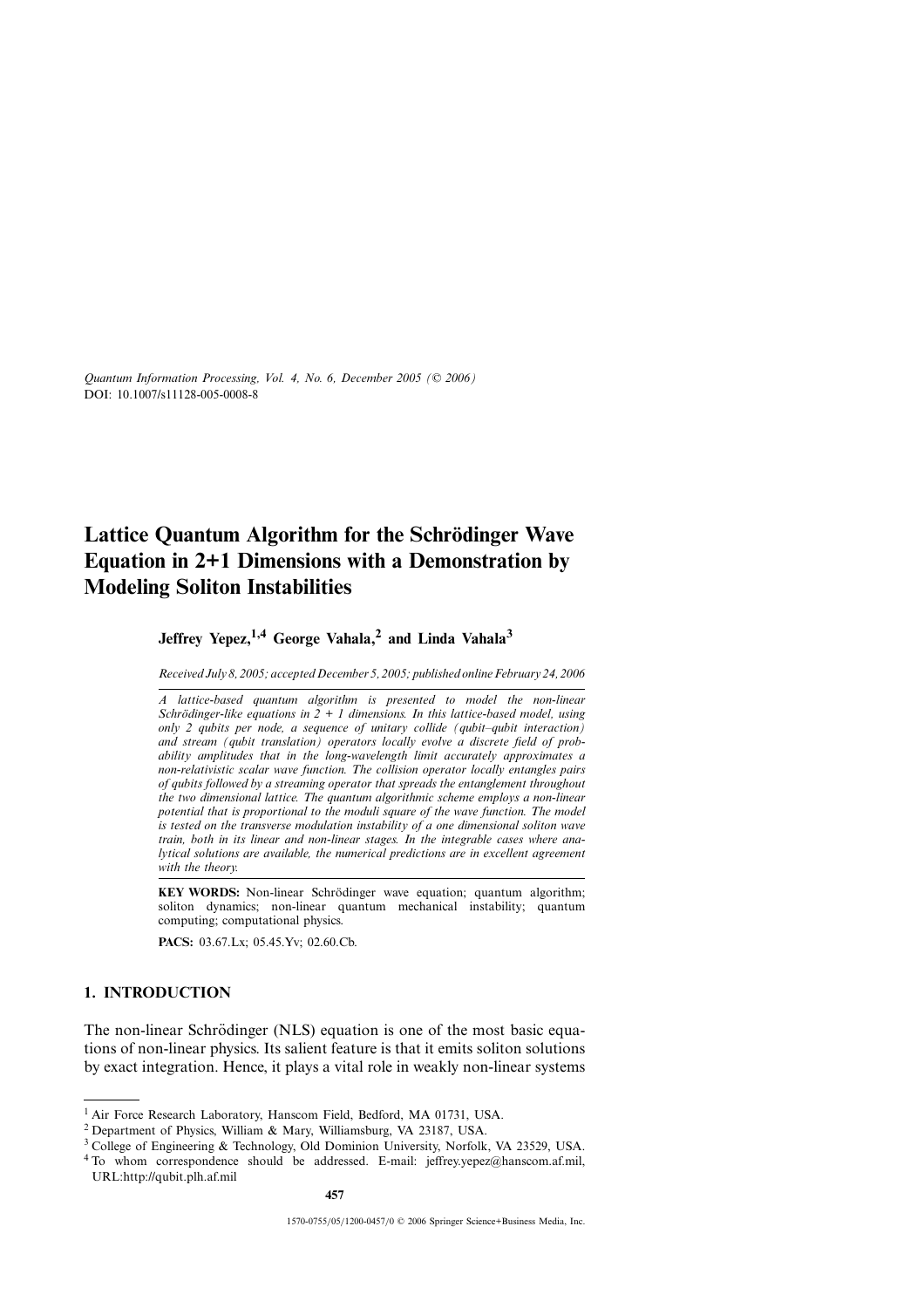with the dispersion relation dependent on the wave amplitude. The NLS equation is pivotal in non-linear optics,<sup>(1)</sup> plasma physics<sup>(2)</sup> as well as in ideas for information transfer in optical computers.<sup> $(3,4)$ </sup> In 1+1 dimensions, both the focusing and defocusing NLS equations are exactly integrable and exhibit soliton solutions. Here, we develop and test a quantum lattice representation of the (focusing) NLS equation in 2+1 dimensions

$$
i\partial_t \psi + \partial_{xx}\psi + \partial_{yy}\psi + 2|\psi|^2 \psi = 0.
$$
 (1)

building on our previous quantum lattice representations of the Shrödinger wave equation,<sup>(5)</sup> NLS equation<sup>(6)</sup> and the vector Manakov system<sup>(7)</sup> in 1+1 dimensions and the Dirac equation in  $3+1$  dimensions.<sup>(8)</sup> In particular, we shall consider the transverse modulational instability of the onedimensional soliton wave train solution  $\psi_0(x, t)$  of (1).

In the quantum lattice algorithm for the Schrödinger equation, at each spatial node, the wave function is represented by the interference sum of probability amplitudes of the upper excited state of each qubit. In the quantum algorithm for the NLS equation in 1+1 dimensions, 2 qubits per node are used, and collisional interaction is induced by the unitary  $\sqrt{SWAP}$  quantum logic gate. The  $\sqrt{SWAP}$  quantum gate has been implemented experimentally using 2 qubits per computational node in a quantum lattice gas model of the diffusion equation.<sup> $(9,11)$ </sup> This entanglement is then spread throughout the lattice by the unitary streaming operator, which is real. In extending the algorithm to 2+1 dimensions, still only 2 qubits per node are required and the  $\sqrt{SWAP}$  still represents local qubit–qubit interactions. If implemented on a platform using future quantum information processing device technology, the quantum algorithm presented here is suited for a type-I quantum computer architecture, as described in this Quantum Computation for Physical Modelling (QCPM) special issue in Section A of, $(8)$  but with local non-linear interactions inherent in the quantum device.

# **2. QUBIT REPRESENTATION FOR THE NLS WAVE FUNCTION IN 2+1 DIMENSIONS**

We discretize the single-particle wave function over a two dimensional square Bravais lattice (the wave function is defined only on a spacetime lattice) where 2 qubits are used at each lattice node to encode the local value of the wave function at that node. Let L denote the number of lattice nodes along an orthogonal direction and let  $i$  and  $j$  be integer valued spatial indices ranging from 1 up to L. Then, at lattice node  $(i, j)$ one defines a position basis ket  $|x_{ij}\rangle$ . The discretized single-particle wave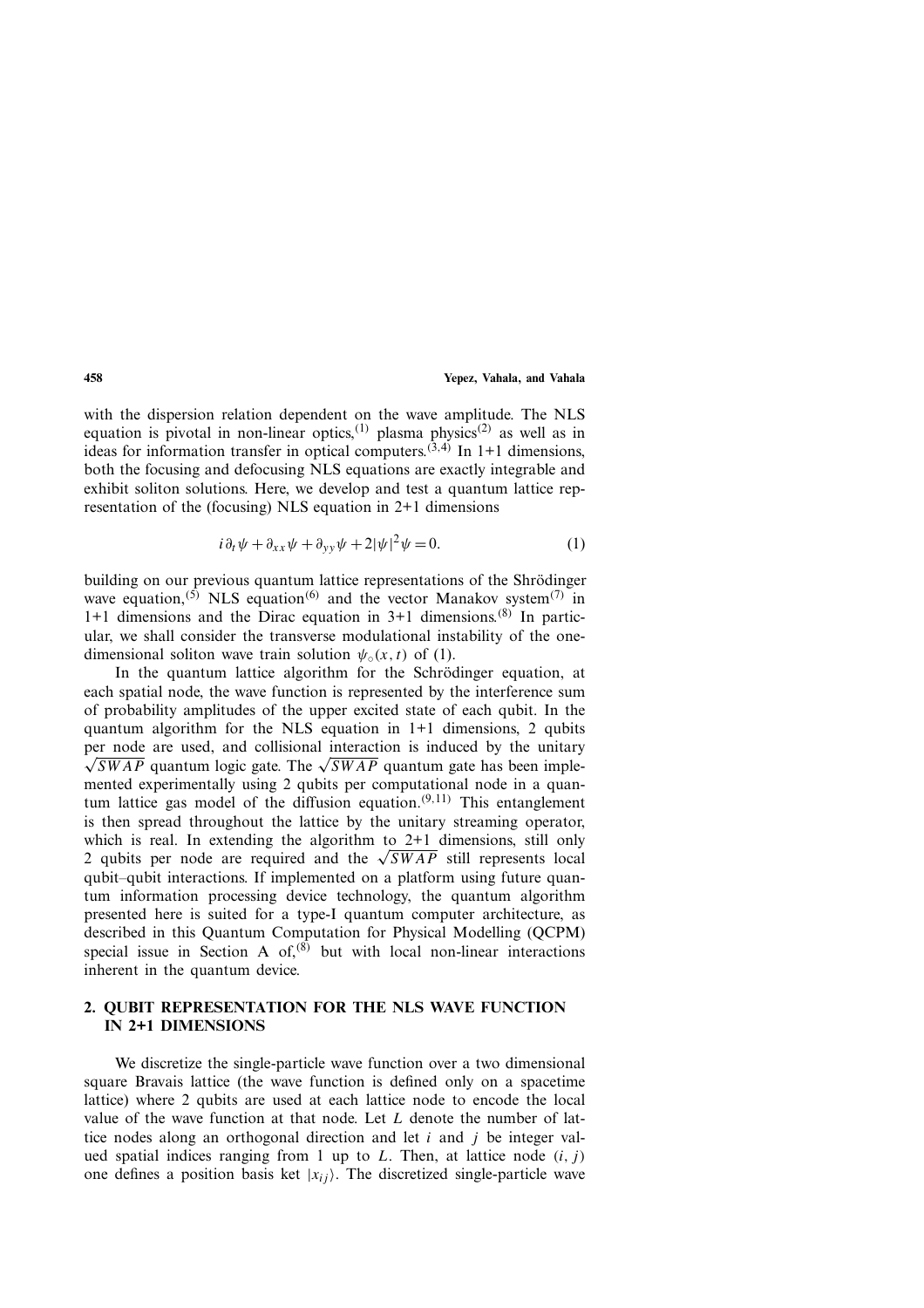function ket  $|\psi\rangle$  is modelled by a sum over all possible ways the particle can be located on the lattice sites:

$$
|\psi\rangle = \sum_{i,j=0}^{L-1} \gamma^{ij} |x_{ij}\rangle,
$$
 (2)

where the (complex) probability amplitude for each possibility is  $\gamma^{ij}$  ≡  $\langle x^{ij} | \psi \rangle$ .

The two qubit kets for each lattice node are denoted by  $|q_0^{ij}\rangle$  and  $|q_1^{ij}\rangle$ with each qubit having the standard two-level representation

$$
|q_a^{ij}\rangle = \alpha_a^{ij} |0\rangle + \beta_a^{ij} |1\rangle,
$$
 (3)

with normalization  $|\alpha_a^{ij}|^2 + |\beta_a^{ij}|^2 = 1$  for  $a = 0, 1$  at spatial site  $(i, j)$ . In particular, the quantum particle is said to occupy the *ath* local state at position  $x_{ij}$  when  $\beta_a^{ij} = 1$ , while the *ath* local state at  $x_{ij}$  is empty when  $\beta_a^{ij} = 0$ . For each position ket there are four basis states in the number representation:

$$
|q_0^{11}q_1^{11}\rangle \cdots \underbrace{|11\rangle}_{x_{ij}} \cdots |q_0^{LL}q_1^{LL}\rangle
$$
 doubly occupied at  $x_{ij}$   
\n
$$
|q_0^{11}q_1^{11}\rangle \cdots \underbrace{|10\rangle}_{x_{ij}} \cdots |q_0^{LL}q_1^{LL}\rangle
$$
 spin-up at  $x_{ij}$   
\n
$$
|q_0^{11}q_1^{11}\rangle \cdots \underbrace{|01\rangle}_{x_{ij}} \cdots |q_0^{LL}q_1^{LL}\rangle
$$
 spin-down at  $x_{ij}$   
\n
$$
|q_0^{11}q_1^{11}\rangle \cdots \underbrace{|00\rangle}_{x_{ij}} \cdots |q_0^{LL}q_1^{LL}\rangle
$$
 empty at  $x_{ij}$ ,

where we use conventional terminology letting  $|q_0^{ij}\rangle$  encode *spin-up* and  $|q_1^{ij}\rangle$  encode *spin-down*, say.

In the number representation of the one-particle wave function ket  $|\psi\rangle$ , we need consider that subset of basis states in which only one amplitude  $\beta_a^{ij} = 1$  is non-zero (all other  $\beta$  amplitudes are zero). This subset of basis states is called the *one-particle sector*. There are  $(2L)^2$  such states. So in the one-particle sector, there are two ways (interfering possibilities) for a particle to occupy the  $i$  *j*th lattice position

$$
\beta_0^{ij}\alpha_1^{ij}|00\cdots\underbrace{10}_{x_{ij}}\cdots00\rangle+\alpha_0^{ij}\beta_1^{ij}|00\cdots\underbrace{01}_{x_{ij}}\cdots00\rangle.
$$
 (4)

Hence the occupancy probability of the  $i$  *j*th node is determined by first summing up the probability amplitudes of the spin-up and spin-down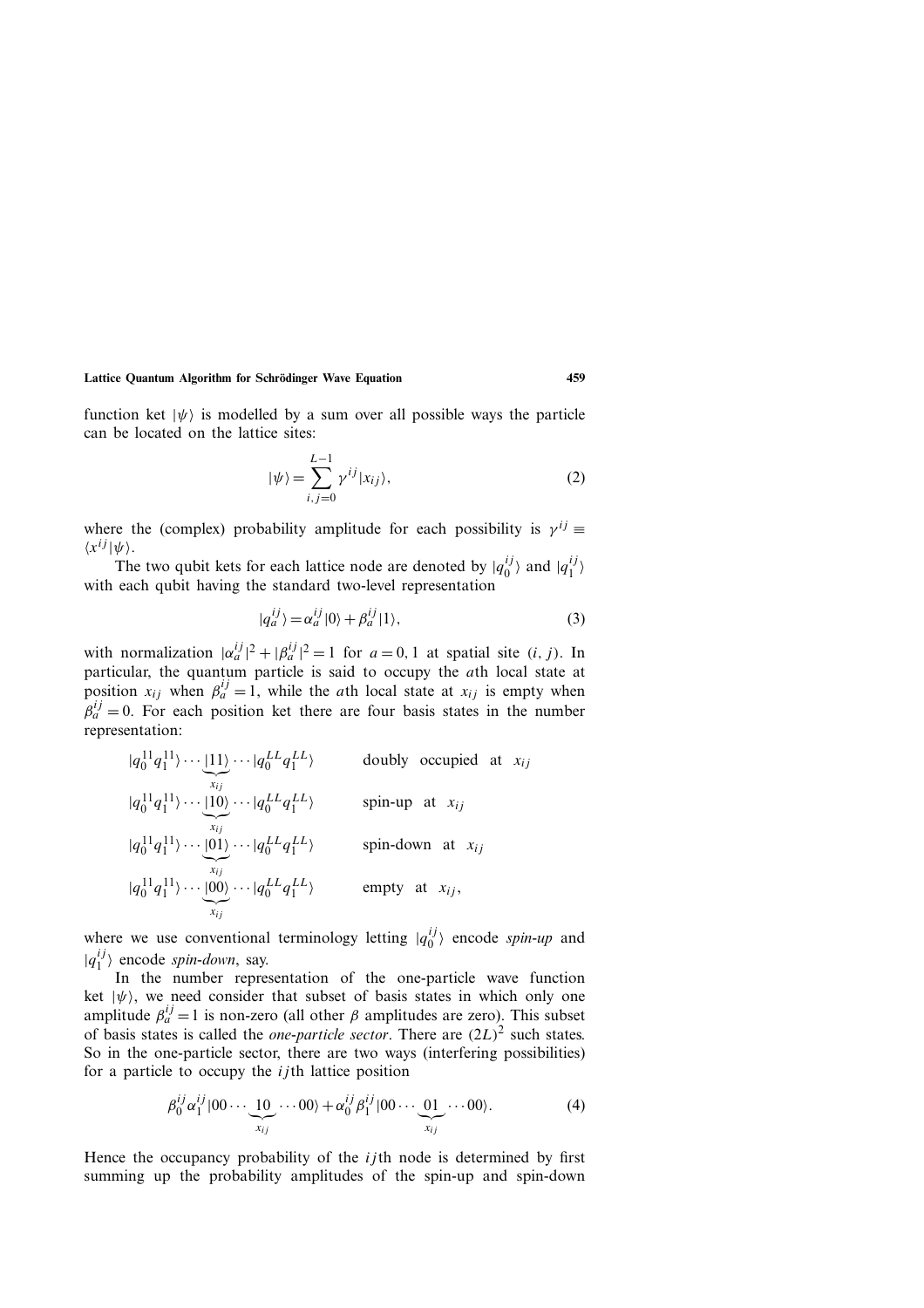basis states in the one-particle sector and then computing the resulting square of this absolute value. Letting  $\gamma_{\uparrow}^{ij} = \beta_0^{ij} \alpha_1^{ij}$  and  $\gamma_{\downarrow}^{ij} = \alpha_0^{ij} \beta_1^{ij}$ , the complex probability amplitude in (2) is set equal to the sum of the two on-site probability amplitudes

$$
\gamma_{ij} = \gamma_{\uparrow}^{ij} + \gamma_{\downarrow}^{ij}.
$$
 (5)

# **3. QUANTUM ALGORITHM TO RECOVER THE NON-LINEAR SCHRÖDINGER EQUATION IN 2+1 DIMENSIONS**

To recover a macroscopic scale effective theory that approximates the Schrödinger wave equation in the long wave length limit, our quantum lattice representation of the dynamics uses the unitary  $\sqrt{SWAP}$  quantum logic gate as the collision operator that couples the on-site probability amplitudes:

$$
\mathcal{L}\begin{pmatrix} \gamma_1^{ij} \\ \gamma_2^{ij} \end{pmatrix} = \frac{1}{2} \begin{pmatrix} 1-i & 1+i \\ 1+i & 1-i \end{pmatrix} \begin{pmatrix} \gamma_1^{ij} \\ \gamma_2^{ij} \end{pmatrix},\tag{6}
$$

and eight stream operators which independently shift the  $\uparrow$  and  $\downarrow$  components of the discretized spinor wave function in the  $\pm \hat{x}$  and  $\pm \hat{y}$  directions. The stream operator and its transpose (which is its adjoint and inverse) in the  $\hat{x}$  direction for the first (spin-up) component are:

$$
S_{x\uparrow} \begin{pmatrix} \gamma_{\uparrow}^{ij} \\ \gamma_{\downarrow}^{ij} \end{pmatrix} = \begin{pmatrix} \gamma_{\uparrow}^{i+1,j} \\ \gamma_{\downarrow}^{ij} \end{pmatrix} \qquad S_{x\uparrow}^{\mathrm{T}} \begin{pmatrix} \gamma_{\uparrow}^{ij} \\ \gamma_{\downarrow}^{ij} \end{pmatrix} = \begin{pmatrix} \gamma_{\uparrow}^{i-1,j} \\ \gamma_{\downarrow}^{ij} \end{pmatrix}, \tag{7}
$$

and the stream operators in the  $\hat{x}$  direction for the second (spin-down) component of the discretized spinor wave function:

$$
S_{x\downarrow} \begin{pmatrix} \gamma_{\uparrow}^{ij} \\ \gamma_{\downarrow}^{ij} \end{pmatrix} = \begin{pmatrix} \gamma_{\uparrow}^{i,j} \\ \gamma_{\downarrow}^{i+1,j} \end{pmatrix} \qquad S_{x\downarrow}^{\mathrm{T}} \begin{pmatrix} \gamma_{\uparrow}^{ij} \\ \gamma_{\downarrow}^{ij} \end{pmatrix} = \begin{pmatrix} \gamma_{\uparrow}^{i,j} \\ \gamma_{\downarrow}^{i-1,j} \end{pmatrix} . \tag{8}
$$

Similarly, we define the four stream operators in the  $\hat{y}$  direction:

$$
S_{y\uparrow}\begin{pmatrix} \gamma_{\uparrow}^{ij} \\ \gamma_{\downarrow}^{ij} \end{pmatrix} = \begin{pmatrix} \gamma_{\uparrow}^{i,j+1} \\ \gamma_{\downarrow}^{ij} \end{pmatrix} \qquad S_{y\uparrow}^{\mathrm{T}}\begin{pmatrix} \gamma_{\uparrow}^{ij} \\ \gamma_{\downarrow}^{ij} \end{pmatrix} = \begin{pmatrix} \gamma_{\uparrow}^{i,j-1} \\ \gamma_{\downarrow}^{ij} \end{pmatrix} . \tag{9}
$$

$$
S_{y\downarrow} \begin{pmatrix} \gamma_{\uparrow}^{ij} \\ \gamma_{\downarrow}^{ij} \end{pmatrix} = \begin{pmatrix} \gamma_{\uparrow}^{ij} \\ \gamma_{\downarrow}^{i,j+1} \end{pmatrix} \qquad S_{y\downarrow}^{\mathrm{T}} \begin{pmatrix} \gamma_{\uparrow}^{ij} \\ \gamma_{\downarrow}^{ij} \end{pmatrix} = \begin{pmatrix} \gamma_{\uparrow}^{ij} \\ \gamma_{\downarrow}^{i,j-1} \end{pmatrix} . \tag{10}
$$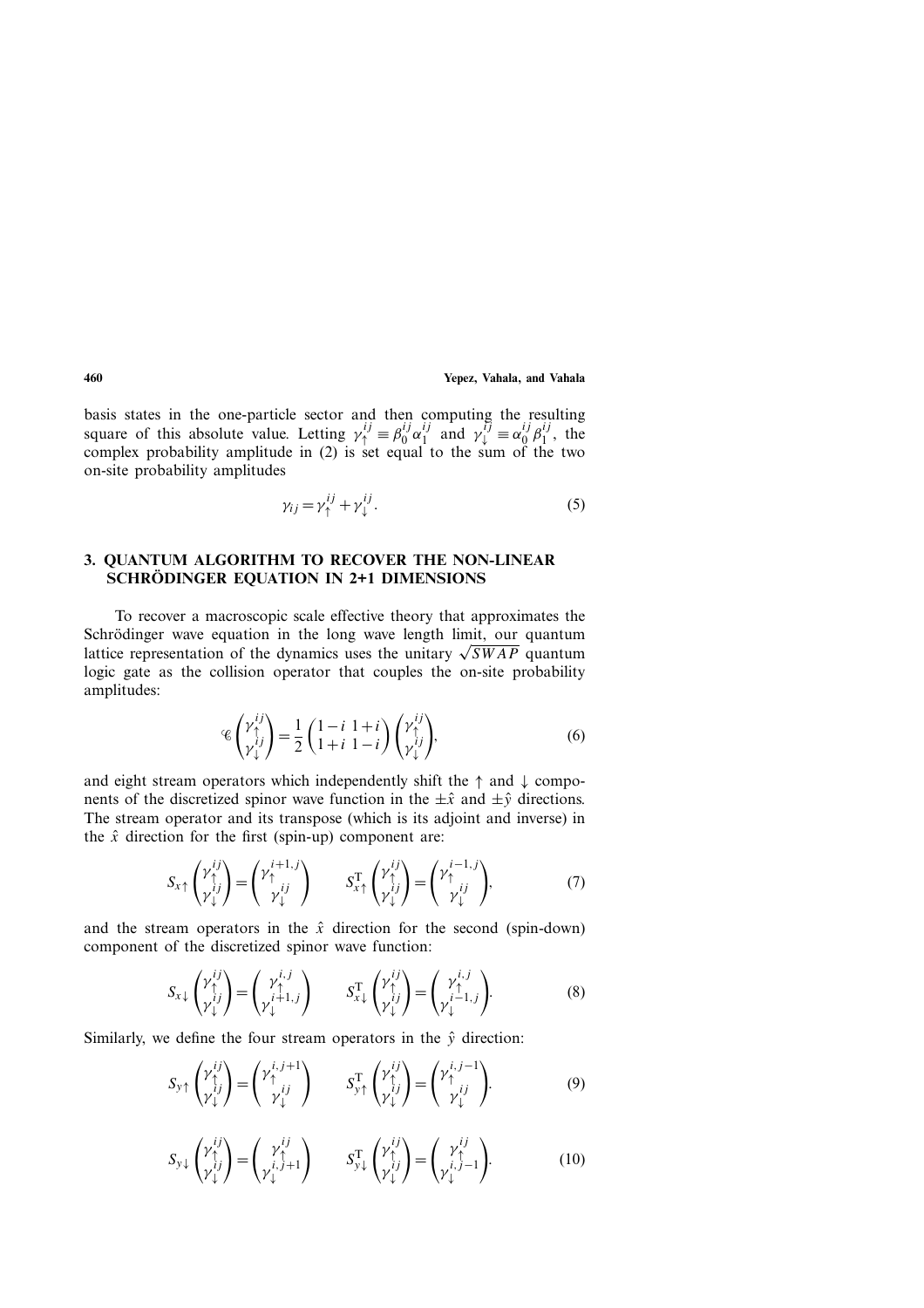**Lattice Quantum Algorithm for Schrodinger Wave Equation 461 ¨**

We define the fundamental evolution operator for direction  $\hat{w} = \hat{x}$  or  $\hat{y}$  and spin  $\sigma = \uparrow$  or  $\downarrow$  as follows:

$$
\mathcal{U}_{w\sigma} = S_{w\sigma} \mathcal{C}.\tag{11}
$$

Now we define the *interleaved evolution operator* (which would be identity if the stream and collide operators commuted) as follows:

$$
\mathcal{I}_{w\sigma} \equiv S_{w\sigma}^{\dagger} \mathcal{U}_{w\sigma}^{\dagger} S_{w\sigma} \mathcal{U}_{w\sigma} \tag{12a}
$$

$$
=S_{w\sigma}^{\dagger}\mathcal{C}^{\dagger}S_{w\sigma}\mathcal{C}
$$
 (12b)

$$
=S_{w\sigma}^{\mathrm{T}}\mathcal{C}S_{w\sigma}\mathcal{C}\tag{12c}
$$

$$
= S_{-w,\sigma} \mathscr{C} S_{w\sigma} \mathscr{C},\tag{12d}
$$

since the adjoint of the fundamental evolution operator is  $\mathbb{Q}_{w\sigma}^{\dagger} = \mathscr{C}^{\dagger} S_{w\sigma}^{\dagger}$ , the stream operator is real  $S_{w\sigma}^{\dagger} = S_{w\sigma}^{\mathrm{T}}$ , and the collide operator is self-adjoint  $\mathscr{C}^{\dagger} = \mathscr{C}$ . Because of the spacetime interpretation of spin,  $\mathscr{C}$ ) where if spin-up moves along  $\hat{w}$  say then spin-down moves along  $-\hat{w}$ , then the interleaved evolution operator is invariant under the following simultaneous spin flip and spatial inversion:

$$
\mathcal{F}_{-w,-\sigma} = \mathcal{F}_{w\sigma}.
$$
\n(13)

For example,  $\mathcal{I}_{-x,\uparrow} = \mathcal{I}_{x\downarrow}$ .

Now, let E denote the local quantum evolution operator that advances the discretized spinor wave function one unit in time. Then the evolution equation is the following:

$$
\begin{pmatrix} \gamma_{\uparrow}^{i,j}(t + \Delta t) \\ \gamma_{\downarrow}^{ij}(t + \Delta t) \end{pmatrix} = E \begin{pmatrix} \gamma_{\uparrow}^{i,j}(t) \\ \gamma_{\downarrow}^{ij}(t) \end{pmatrix}
$$
 (14)

The evolution operator can be partitioned in space using an operator splitting method. A third-order accurate quantum algorithm for the local evolution operator has the form

$$
E = \mathcal{F}_{-y\downarrow} \mathcal{F}_{y\uparrow} \mathcal{F}_{-x\uparrow} \mathcal{F}_{x\downarrow} \tag{15}
$$

where the macroscopic effective field theory for the spinor field  $\psi = \begin{pmatrix} \gamma_1 \\ \gamma_2 \end{pmatrix}$  $\gamma_{\downarrow}$  $\big)$  is

$$
\partial_t \psi = \frac{i}{2} \frac{\Delta x^2}{\Delta t} \sigma_x \left( \partial_{xx} + \partial_{yy} \right) \psi + \mathcal{O}(\epsilon^3), \tag{16}
$$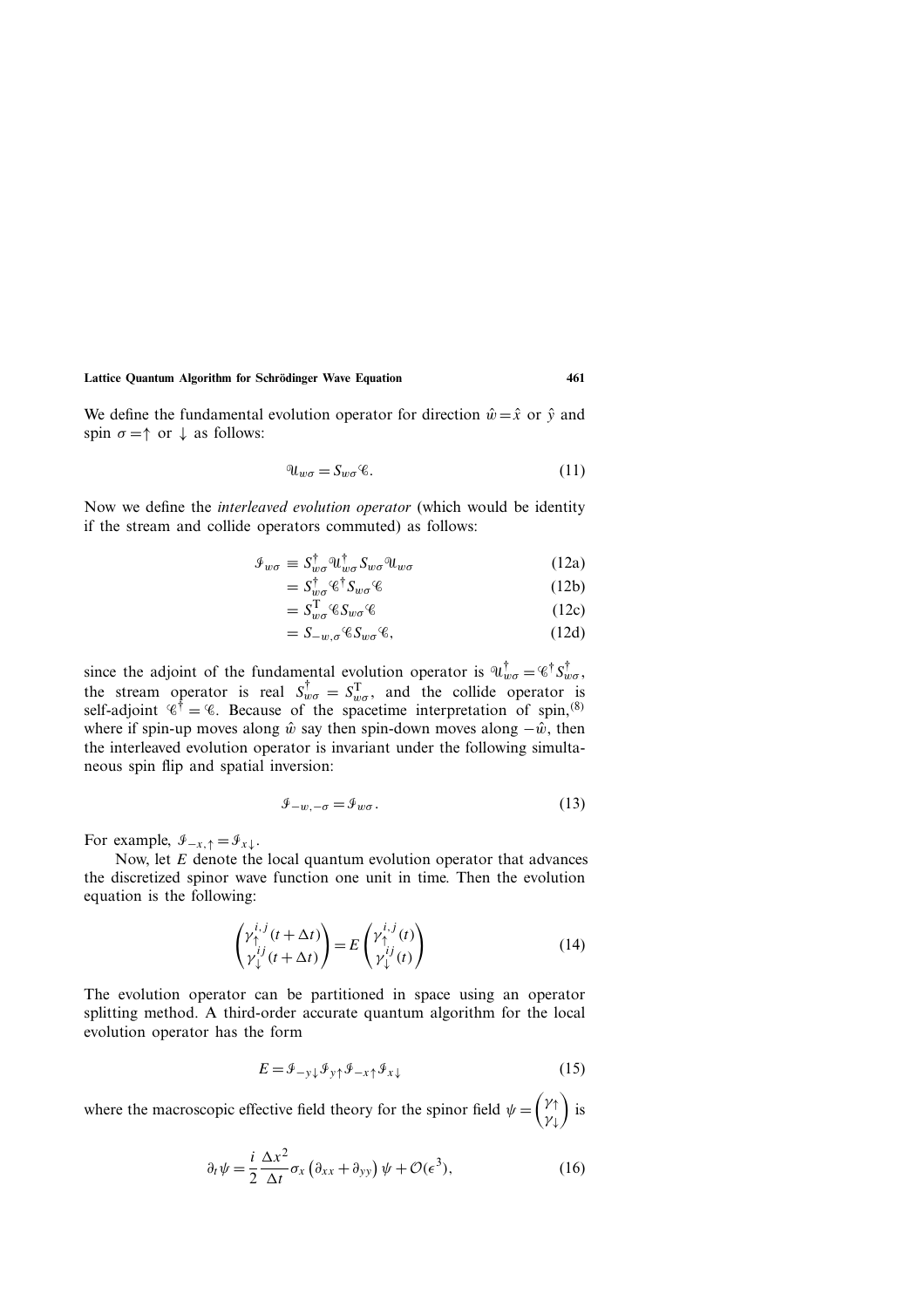where  $\sigma_x = \begin{pmatrix} 0 & 1 \\ 1 & 0 \end{pmatrix}$  and where  $\epsilon \sim \Delta x \sim \sqrt{\Delta t}$ . So if we trace over the spin components of  $\psi$  and form the scalar  $\Psi \equiv \gamma_1 + \gamma_2$ , we obtain the following non-relativistic wave equation for a free quantum particle:

$$
\partial_t \Psi = i \frac{\hbar}{2m} \left( \partial_{xx} + \partial_{yy} \right) \Psi + \mathcal{O}(\epsilon^3), \tag{17}
$$

where the diffusion constant associated with the particle mass is  $(\hbar/m = \Delta x^2/\Delta t)$  in lattice units. Quadratic products of the interleaved evolution operator (12) are invariant to order  $\epsilon^3$  under the following double spin flip and spatial interchange operation:

$$
\mathcal{J}_{w,\sigma} \mathcal{J}_{w',\sigma'} = \mathcal{J}_{w',-\sigma'} \mathcal{J}_{w,-\sigma} + \mathcal{O}(\epsilon^3). \tag{18}
$$

For example,  $\mathcal{F}_{x\uparrow}\mathcal{F}_{y\downarrow} = \mathcal{F}_{y\uparrow}\mathcal{F}_{x\downarrow}$  and  $\mathcal{F}_{x\uparrow}\mathcal{F}_{y\uparrow} = \mathcal{F}_{y\downarrow}\mathcal{F}_{x\downarrow}$ . Hence using (18), there are  $\begin{pmatrix} 4 \\ 2 \end{pmatrix}$ 2  $= 6$  ways to re-order the spatial indices of the evolution operator  $(15)$ . Then, using  $(13)$ , for each configuration of the spatial indices there are 16 ways to re-order the spin indices of (15). Hence, there are a total of 96 ways to rewrite the quantum algorithm (15). For example, we can rewrite (15):

$$
E \stackrel{(13)}{=} \mathcal{F}_{y\uparrow} \mathcal{F}_{y\uparrow} \mathcal{F}_{x\downarrow} \mathcal{F}_{x\downarrow} \tag{19a}
$$

$$
\stackrel{\text{(18)}}{=} \mathcal{F}_{y\uparrow} \mathcal{F}_{x\uparrow} \mathcal{F}_{y\downarrow} \mathcal{F}_{x\downarrow} \tag{19b}
$$

$$
\stackrel{\text{(18)}}{=} \mathcal{F}_{x\uparrow} \mathcal{F}_{x\uparrow} \mathcal{F}_{y\downarrow} \mathcal{F}_{y\downarrow}.
$$
\n(19c)

Every version has the same algorithmic complexity and the error terms are always order  $\epsilon^3$ . Furthermore, there are versions of the quantum algorithm where the error terms differ only by an overall sign change. We exploit this feature to judiciously cause a cancellation of all  $\epsilon^3$  error terms by using twice as many operators. This doubles the algorithmic complexity, but the error is then pushed out to fourth-order. Although the algorithmic complexity increases by a factor of 2, the numerical accuracy of the algorithm increases by a factor of 4 because of the diffusive ordering of the space and time fluctuations (because (17) is parabolic). Therefore, it is advantageous to employ this numerical schema.

As a case in point, the error terms in (19a) and in (19c) differ only by an overall sign. Hence, choosing our evolution operator to be

$$
E = \mathcal{F}_{x\uparrow}^2 \mathcal{F}_{y\downarrow}^2 \mathcal{F}_{y\uparrow}^2 \mathcal{F}_{x\downarrow}^2,\tag{20}
$$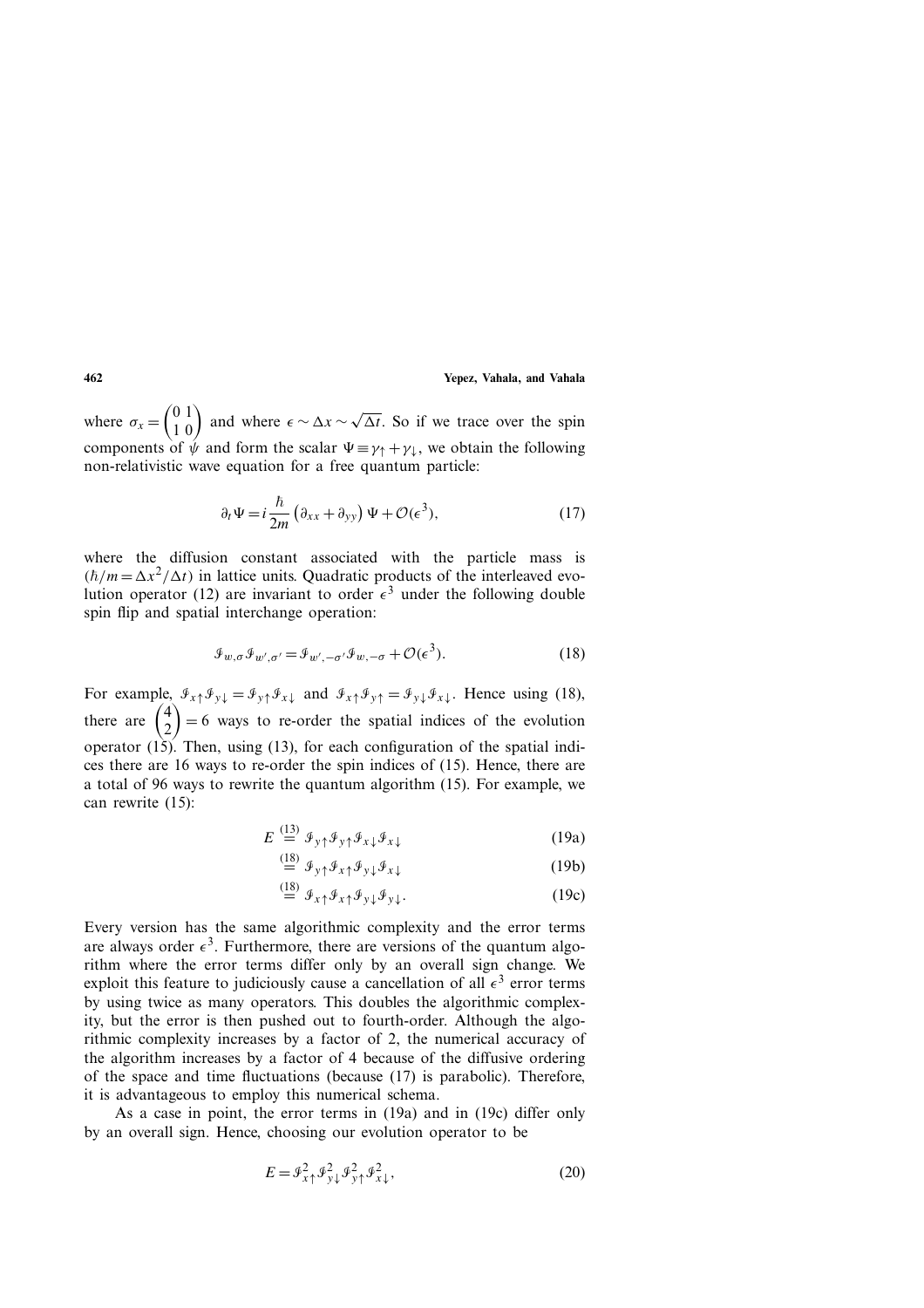#### **Lattice Quantum Algorithm for Schrodinger Wave Equation 463 ¨**

we recover the following macroscopic effective field theory for the spinor field

$$
\partial_t \psi = i \frac{\Delta x^2}{\Delta t} \sigma_x \left( \partial_{xx} + \partial_{yy} \right) \psi + \mathcal{O}(\epsilon^4). \tag{21}
$$

Again, tracing over the spin degrees of freedom, we obtain the Schrödinger wave equation as our effective field theory, but now with diffusion constant

$$
\frac{\hbar}{m} = 2\frac{\Delta x^2}{\Delta t}.
$$
\n(22)

We add a potential  $V$  by rotating the overall phase of the spinor field following each application of (20)

$$
\psi(t + \Delta t) = E e^{-i\Delta t V/\hbar} \psi(t)
$$
\n(23)

$$
\stackrel{(22)}{=} E \, e^{-i\,\Delta x^2 (2m/\hbar^2)V} \psi(t). \tag{24}
$$

The resulting equation of motion is

$$
\partial_t \psi = i \frac{\Delta x^2}{\Delta t} \sigma_x \left( \partial_{xx} + \partial_{yy} \right) \psi - \frac{i}{\hbar} V \psi + \mathcal{O}(\epsilon^4), \tag{25}
$$

or in terms of the scalar wave function

$$
i\hbar\partial_t\Psi = -\hbar\frac{\Delta x^2}{\Delta t}\left(\partial_{xx} + \partial_{yy}\right)\Psi + V\Psi + \mathcal{O}(\epsilon^4). \tag{26}
$$

The addition of the potential does not introduce any greater error nor diminishes the numerical accuracy of the scheme. Using (13), there are  $2^8$  ways to rewrite (20). Furthermore, (20) must be invariant under an interchange of the spatial labels x and y and the spin labels  $\uparrow$  and  $\downarrow$ . Hence, there are at least 256 ways of writing a quantum algorithm that is fourth-order accurate.

#### **4. TRANSVERSE INSTABILITY**

For convenience, we briefly review some properties of a 1D soliton wave train solution of  $(1)$ .<sup>(1)</sup> A planar 1D bright soliton solution of (1) is

$$
\psi_0(x,t) = \phi(x - x_0 - 2\nu t; \beta)e^{i(\nu x - \nu^2 t + \beta t + \theta)},
$$
\n(27)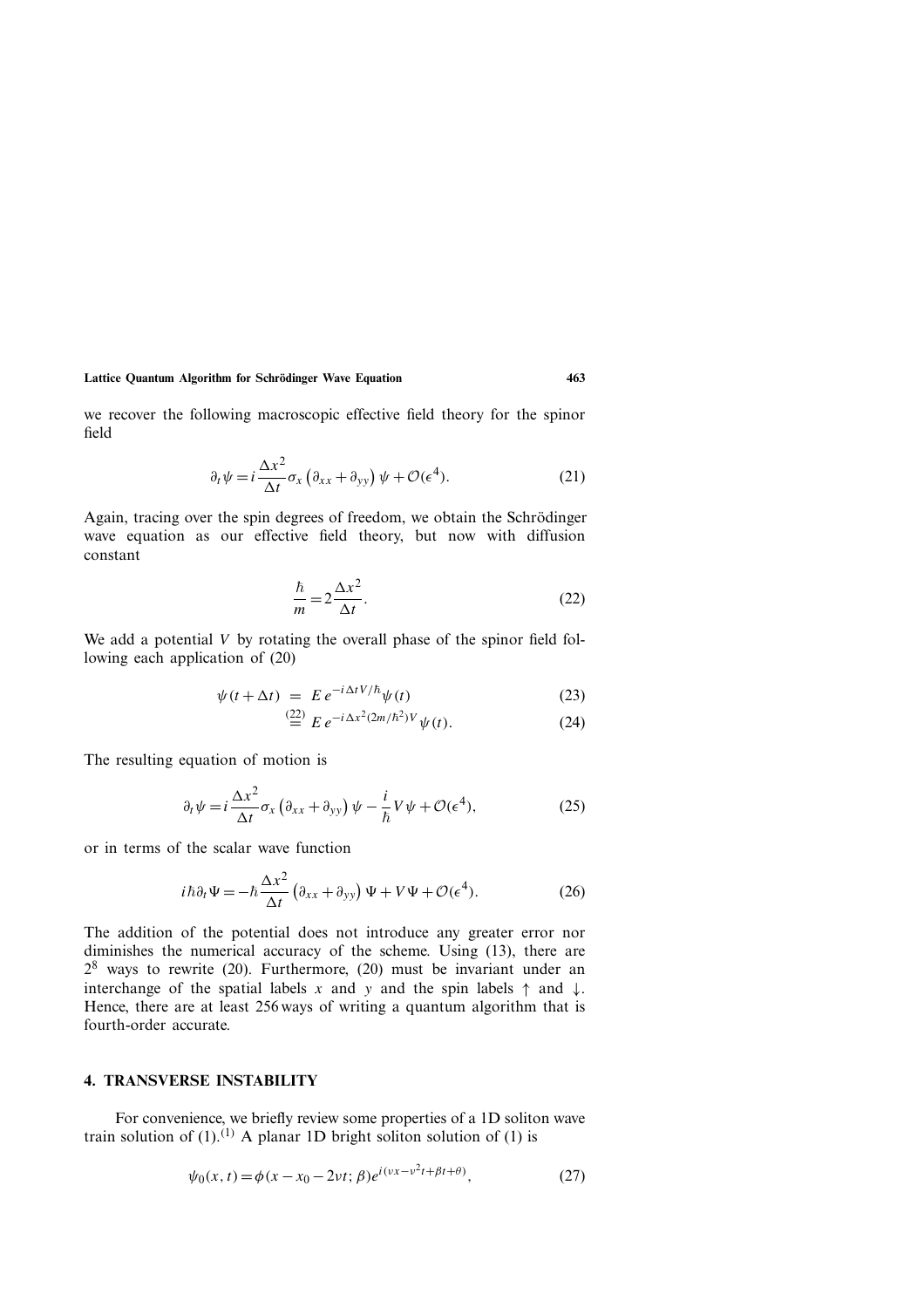where the standard soliton shape is given by

$$
\phi(x; \beta) = \beta^{1/2} \operatorname{sech}(\beta^{1/2} x)
$$
\n(28)

The location of the soliton wave train is  $x_0$ ,  $2\nu$  is the (transverse) soliton wave train speed,  $\beta$  controls its amplitude and  $\theta$  its phase. For a linear stability analysis of this 1D soliton wave train, one considers perturbations of the form

$$
\delta \psi(x, y, t) = [u(x) + iw(x)]e^{i\beta t + 1't + ipy}, \tag{29}
$$

where  $p$  is the transverse perturbation wavenumber in the y-direction, and  $\Gamma(p)$  is the linear growth rate of the perturbation. An analytic solution to this linear perturbation problem does not exist, and one must resort to asymptotic theory—either about the long wavelength limit ( $p=0$ ) or about the maximum growth rate wavenumber  $p_c$  where  $\Gamma(p_c)=0$ . Here, we shall consider the linear instability in the long wavelength limit,  $p \ll 1$ . In this limit, it can be shown<sup> $(1)$ </sup> that the resulting eigenvalue problem has

$$
u(x) = 0 \qquad w(x) = \phi(x). \tag{30}
$$

In the long wavelength limit, the transverse modulation will break up the 1D soliton wave train into  $N$  filaments, where

$$
N = \frac{pL_y}{2\pi}.\tag{31}
$$

# **5. NUMERICAL PREDICTIONS FOR NLS EQUATION IN 2+1 DIMENSIONS**

We apply our quantum lattice algorithm to the solution of the NLS equation in 2+1 dimensions, using a  $1024 \times 1024$  spatial grid with a soliton wave train speed  $v = 0.05$  and amplitude  $\beta^{1/2} = 0.085$  for three cases presented below: an unperturbed soliton wave train, a solition wave train with an additional transverse modulation, and the interaction of two perpendicularly directed solition wave trains.

To test whether (classical) floating-point roundoff will trigger the transverse instability in the quantum lattice algorithm we the propagation of the planar 1D bright soliton solution in the NLS equation in 2+1 dimensions. We find even after 10,000 lattice time steps there is no triggering of the transverse modulation instability, and the 1D soliton train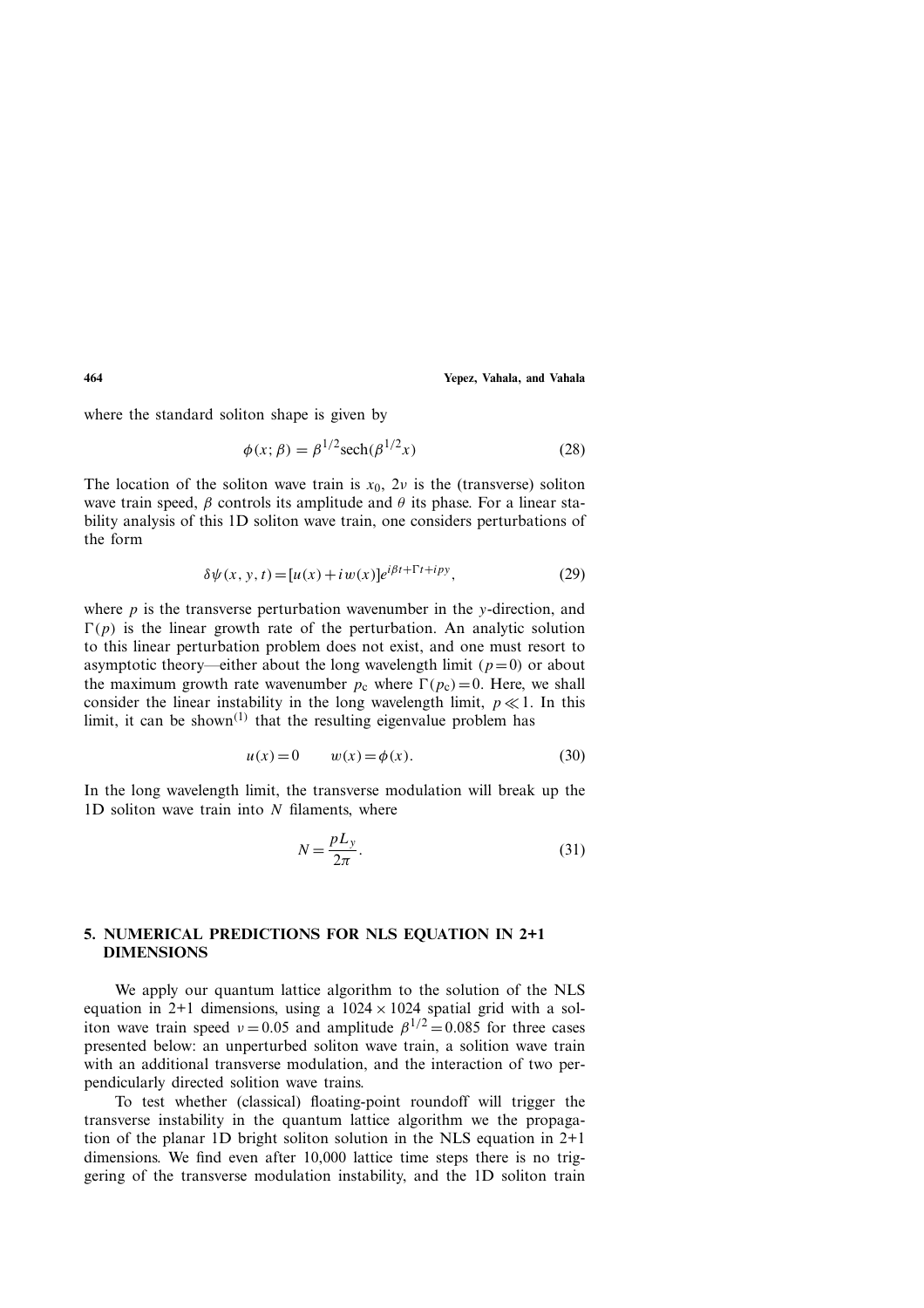propagates undistorted through the lattice, see Fig. 1. The quantum algorithm is numerically stable. This is verified in the simulations for  $t = 0\Delta t$ ,  $t = 5$  K $\Delta t$ ,  $t = 10$  K $\Delta t$ . The simulation error in soliton speed after 10K iterations is only 0.5% (about 5 lattice grid points on the 1024 grid).

A transverse perturbation of the form of (29) with wavenumber  $p =$  $2\pi N/L_v$ ,  $N = 8$  with an amplitude that is a factor of 10<sup>-7</sup> below the initial wave train amplitude. The asymptotic linear stability predicts that the 1D soliton train should break up into 8 filamentary structures, an unstable phase, as shown in Fig. 2. This is indeed found in our simulations, with the filamentary structures becoming so isolated and peaked that the steep gradient of the wave function cannot be resolved on the grid after about  $t = 2100\Delta t$  iterations, even on using a  $1024 \times 1024$  lattice.

Finally, we consider the interaction of two perpendicularly directed soliton wave trains. No initial perturbations are needed due to the "overlap" region of the two wave trains. A very rapid instability is immediately triggered at the intersection region of the two wave trains, and its localization and peak are so rapid that the gradient of the wave function cannot be further resolved on the grid after just 35 time steps. The instability occurs only at the point of intersection of the two soliton trains and the unaffected regions of both soliton trains propagate in normal fashion. This expected behaviour is observed in the simulation shown in Fig. 3.

#### **6. CONCLUSION**

Presented was a lattice-based quantum algorithmic method to numerically model time-dependent solutions of the Schrödinger wave equation in an arbitrary number of spatial dimensions using a fourth-order accurate operator splitting method. Here, we tested the method in 2+1 dimensions using a quantum system with a non-linear potential. Generalization to 3+1 dimensions is straightforward. This was the first numerical test of the quantum lattice gas algorithm in multiple spatial dimensions—all previous simulation results that have appeared in the literature have been for  $1+1$ dimensional cases. Furthermore, we probed to determine if the quantum algorithm was cable of accurately modelling the expected physical behaviour of the non-linear quantum system by triggering the onset of strong and rapid non-linear instabilities in solitary wave trains. This was a stringent test of the method.

In all the cases, the quantum algorithm performed excellently with the numerical results in perfect agreement with the theoretical predictions. Ultimately, in tracking the late time developed of the growth of the instabilities, we were limited by our fixed grid resolution. To follow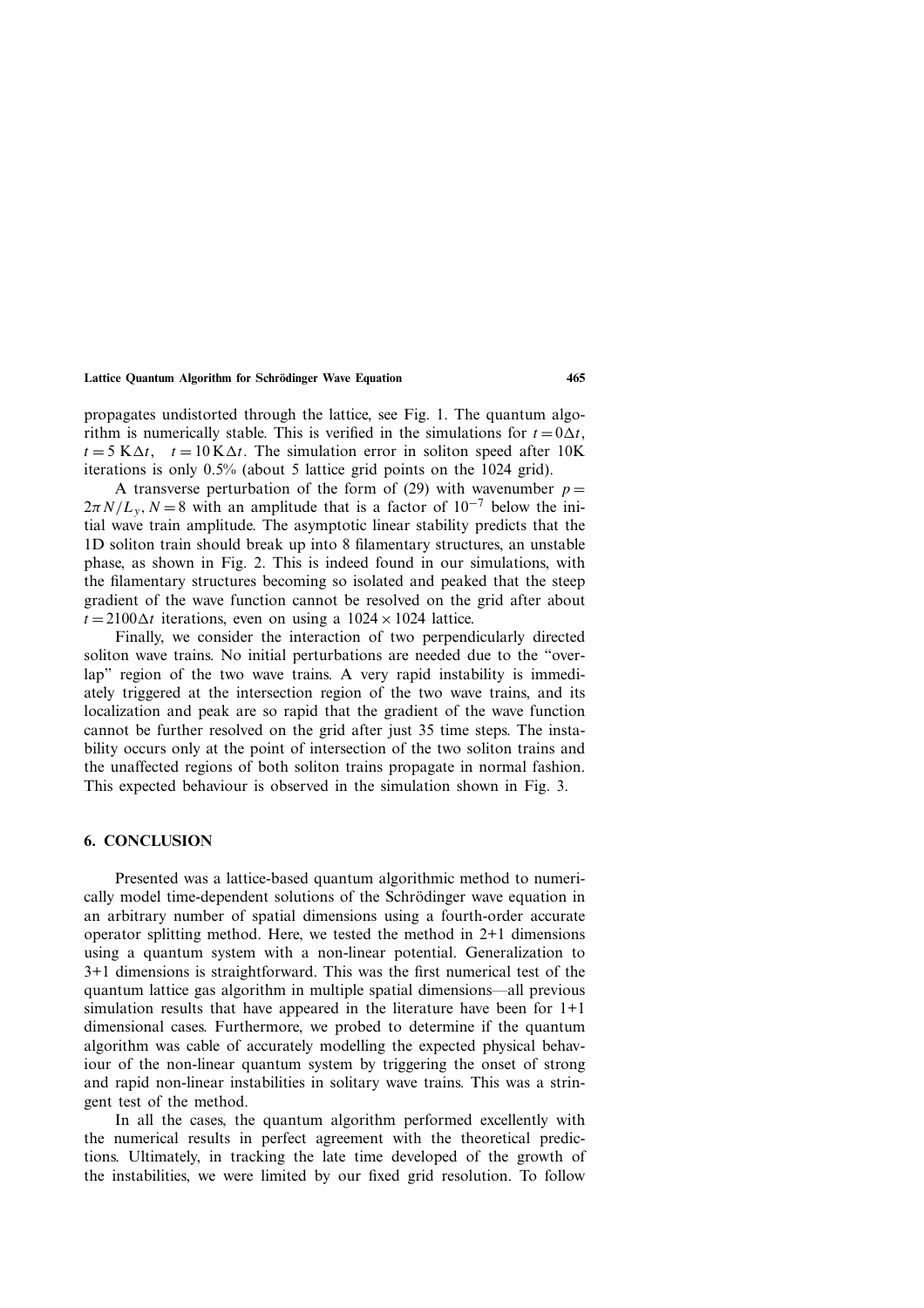

Fig. 1. Evolution of a 1D soliton wave train for the NLS equation in 2+1 dimensions on a  $1024^2$  grid with periodic boundary conditions. No transverse modulation instabilities are triggered, even after 10,000 iterations. By  $t = 10, 1000\Delta t$  (bottom), the wave train has wrapped around the grid.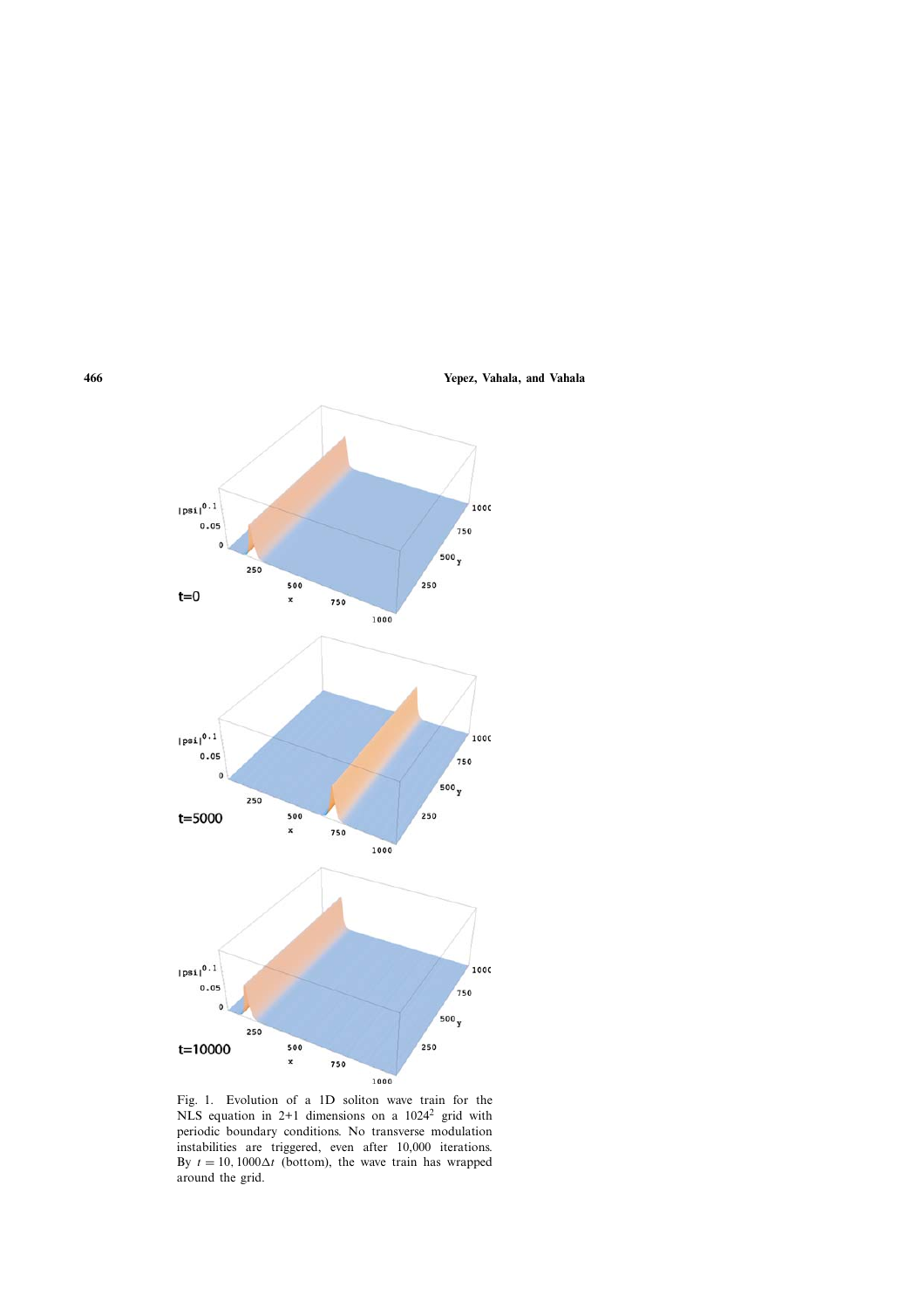

Fig. 2. Evolution of a 1D soliton wave train for the NLS equation in  $2+1$  dimensions on a  $1024^2$  grid (only half the grid is shown) with a transverse perturbation with amplitude  $10^{-7}$  lower than the initial peak amplitude of the soliton wave train. A transverse modulation instability is triggered, clearly observable after  $t = 2000\Delta t$  time steps.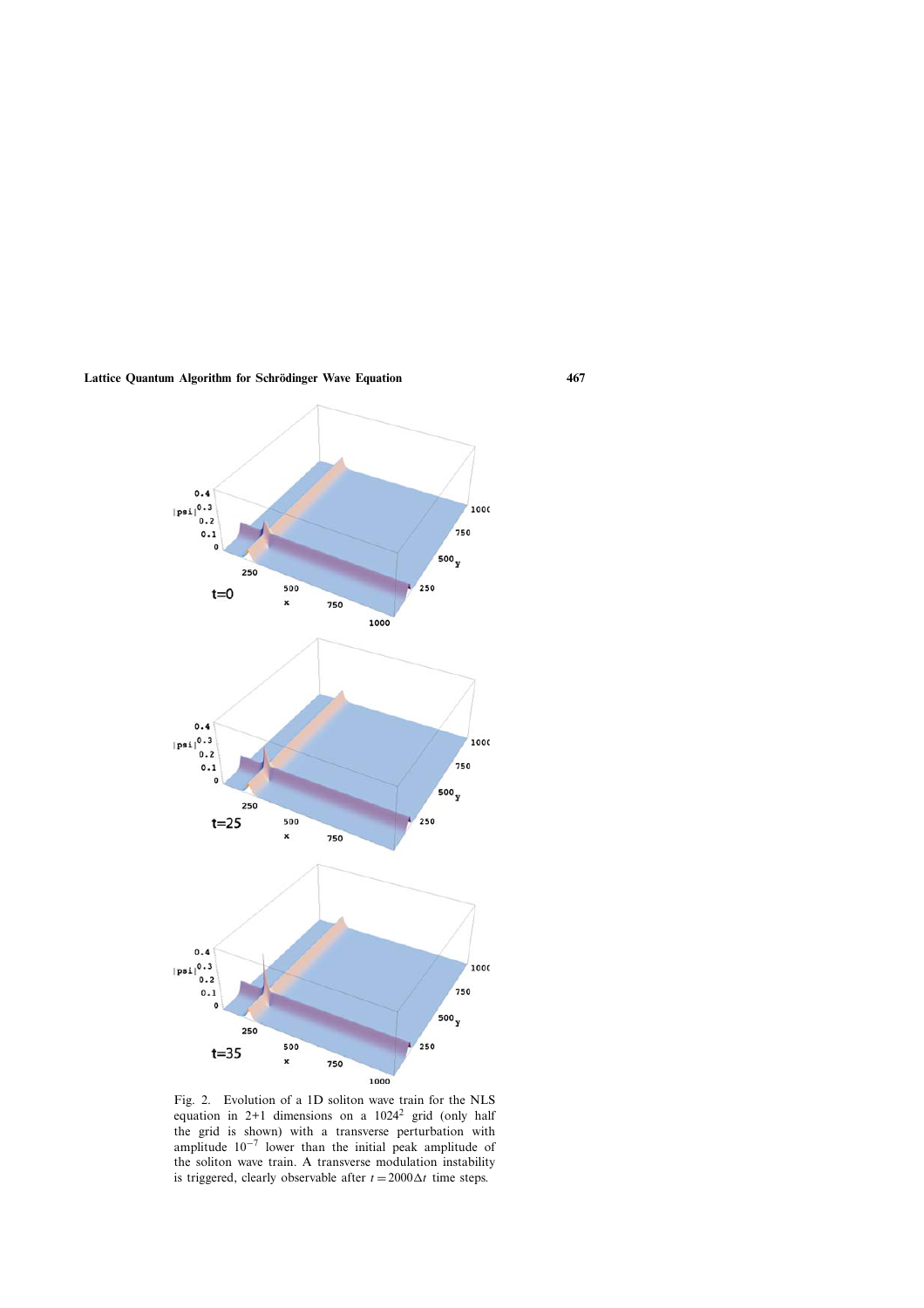

Fig. 3. Evolution of a two orthogonally directed 1D soliton wave trains for the NLS equation in 2+1 dimensions on a 1024<sup>2</sup> grid. An rapid instability is immediately triggered, creating a rising peak at the intersection point of the solitons that reached the grid resolution after  $t = 35\Delta t$  time steps.